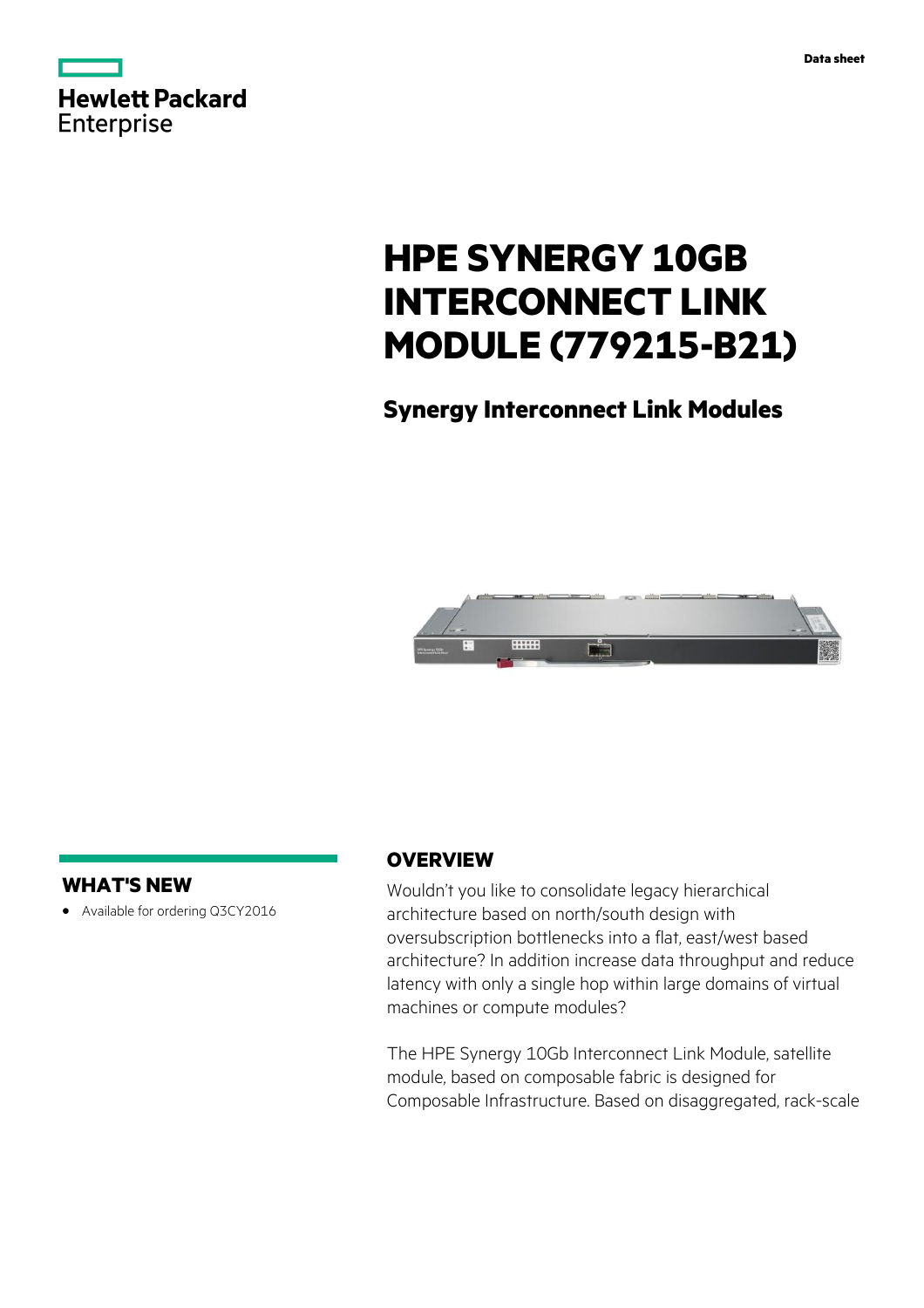design, it uses a primary/satellite architecture to consolidate data center network connections, reduce hardware and scale network bandwidth across multiple HPE Synergy Frames.

The primary module contains intelligent networking capabilities that extend connectivity to frames equipped with satellite modules. This reduces top of rack switch need and substantially decreases cost. The reduction in components simplifies fabric management at scale while consuming fewer ports at the data center aggregation layer.

### **FEATURES**

### **Reduces the Need for Fixed Ratios of Interconnects and Substantially Reduces Cost and Complexity**

The HPE Synergy 10Gb Interconnect Link Module of HPE Synergy composable fabric extends satellite frame connectivity to primary frame. The connectivity to primary frame is through zero latency cables and replaces fixed ratio of interconnects with flexible ratio of networking pool of resources.

Inherits all the benefits of primary module. Up to four additional satellite frames can be connected to primary module with Synergy 10Gb Interconnect Link Module.

Firmware upgrade on primary module won't affect Synergy 10Gb Interconnect Link Modules making software upgrade on primary module less impactful to the satellite modules.

Adding a satellite frame doesn't increase east/west traffic hop count between Synergy Compute Modules connected to same primary module. Up to 60 Synergy Compute Modules with one-hop can be supported with primary module.

Adding frames with Synergy 10Gb Interconnect Link Modules doesn't consume ports on the aggregation switch.

### **Flexible with Different Edge Network Architecture**

The HPE Synergy 10Gb Interconnect Link Module fits into different architecture based on edge interconnects needs.

Supports HPE Virtual Connect SE 40Gb F8 Module for Synergy and HPE Synergy 40Gb F8 Switch Module.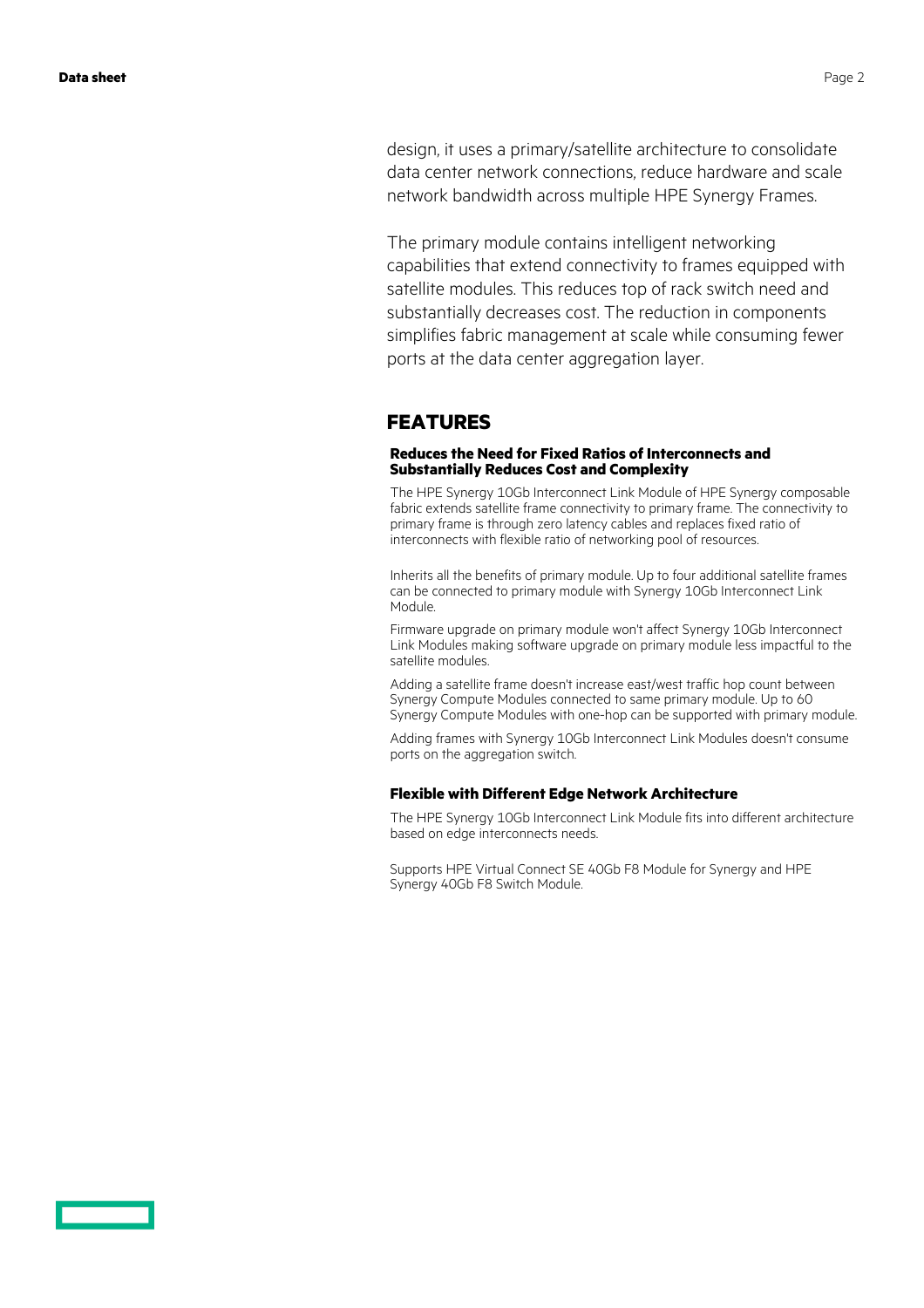**Contract Contract Contract Contract** 

# **Technical specifications HPE Synergy 10Gb Interconnect Link Module**

| <b>Product Number</b>              | 779215-B21                                                                                                         |
|------------------------------------|--------------------------------------------------------------------------------------------------------------------|
| <b>Performance</b>                 | Non-blocking architecture                                                                                          |
| <b>Ports</b>                       | $12 \times 10$ GbE downlinks through the mid-plane and $1 \times 120$ GbE interconnect link ports to master module |
| <b>Connectors and cabling</b>      | Interconnect Link module cables                                                                                    |
| <b>Indicators and buttons</b>      | Health LED, UID LED, Link cable part LEDs, and Compute Module Link LEDs                                            |
| <b>Power specifications</b>        | 12V @ 13.75A (165 W)                                                                                               |
| Latency                            | Low-latency design (<5ns round trip)                                                                               |
| <b>Product Dimensions (metric)</b> | 398 x 496 x 149.5 mm (shipping)                                                                                    |
| Weight                             | 2.81 kg (shipping)                                                                                                 |
| Warranty                           | 3 year Parts, 3 year Labor, 3 year On-site support                                                                 |